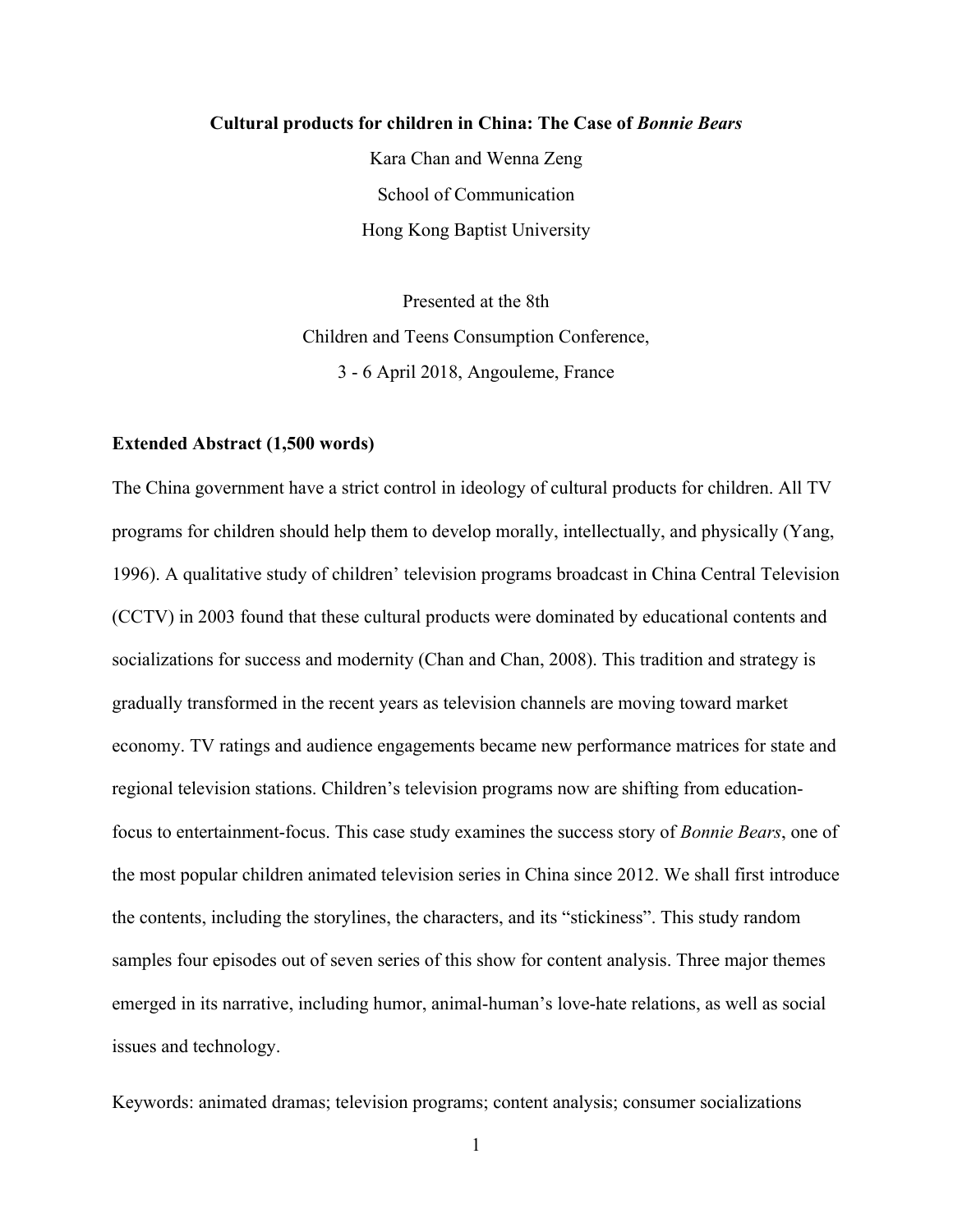### **Cultural products for children in China: The Case of Bonnie Bears**

#### Introduction

Children is the future of the country. Television is an important socializing agent for children because of its mass reach, demonstration power, and role modeling (Chan and Chan, 2008). The China government has a tight control of the types of programs broadcast for children or with children's image. In 2016, the fourth season of a popular TV program broadcast by Hunan TV titled "Dad! Where are we going?" was banned. The program was a reality show featuring five celebrities and the travel journal with their children. The program was so successful in the previous seasons that Hunan TV harvested huge profits as the program's title sponsorship soared from 28 million yuan (US\$4.3 million) in the first season to 500 million yuan (US\$76.8 million) in the third season. The program was accused for exploiting children and invading their privacy, as well as paying too much for the celebrity parents. The State Administration of Press, Publication, Radio, Film and Television decided that the children of celebrities were prohibited to appear in the shows, or be interviewed in news programs. The decision was to prevent the children falling prey to instant fame (Li, 2016). Eventually, the fourth season of the program was broadcast online instead.

## Literature review

There are only a few systemic study of children's program in China. Chan and Chan (2008) studied the children's programs broadcast in a week on CCTV-7 (the children and teens channel) and found that an overwhelming percentage of the programs were produced locally. Most of these programs targeted at elementary school children, with very few programs targeted at preschool kids or teens. The study found that children's TV programs were filled with educational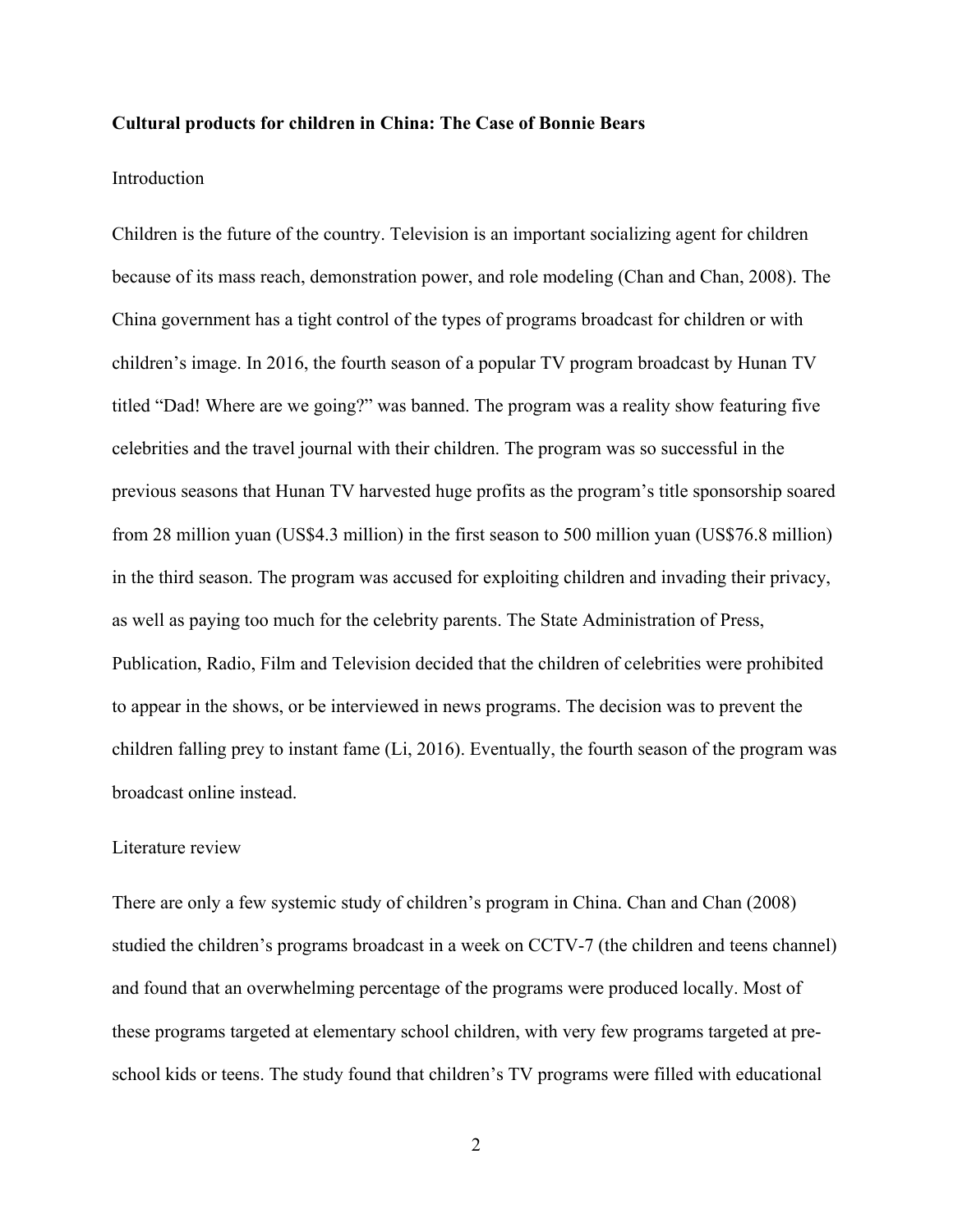contents with emphasis on science and technology. Learning was portrayed as more desirable than playing. In terms of ideology, the sampled programs glorified masculine values of success and legitimized competition as a means for success. TV hosts demonstrated high power distance from the children appearing in the shows. Collectivistic values played an important role as children often appeared in groups to achieve certain goals.

With the growing importance of children as a market segment in China, cultural products of children are expected to undergo tremendous change in program nature, the balance between educational and entertainment contents, as well as the adult-child relationship. Television advertising that was created to gain maximum impact demonstrated such changes. In a focusgroup study conducted among adolescents aged 12 to 13 in Changsha, a second-tier city in China, participants were asked to recall their favorite food and beverage commercials, and explain why they liked the advertisements. Altogether 21 commercials were reported as favorite commercials. Results indicated that the attributes of likable advertisements were entertainment value, presenting food as tasty, adopting celebrities as endorsers, memorable jingles/slogans, as well as aesthetically pleasing (Chan et al., 2015). In another focus-group study conducted among teens and young adults aged 17 to 20 in Laiwu, Shandong, a medium-sized city in China, participants were asked to recall bank marketing promotions.

Results found that the marketing promotion they recalled most frequently included product placements, catchy advertising slogans, entertainment contacts, and co-branding activities with online games. Participants were able to recall the bank names as well as how the bank products were featured in popular movies (Chan et al., 2017).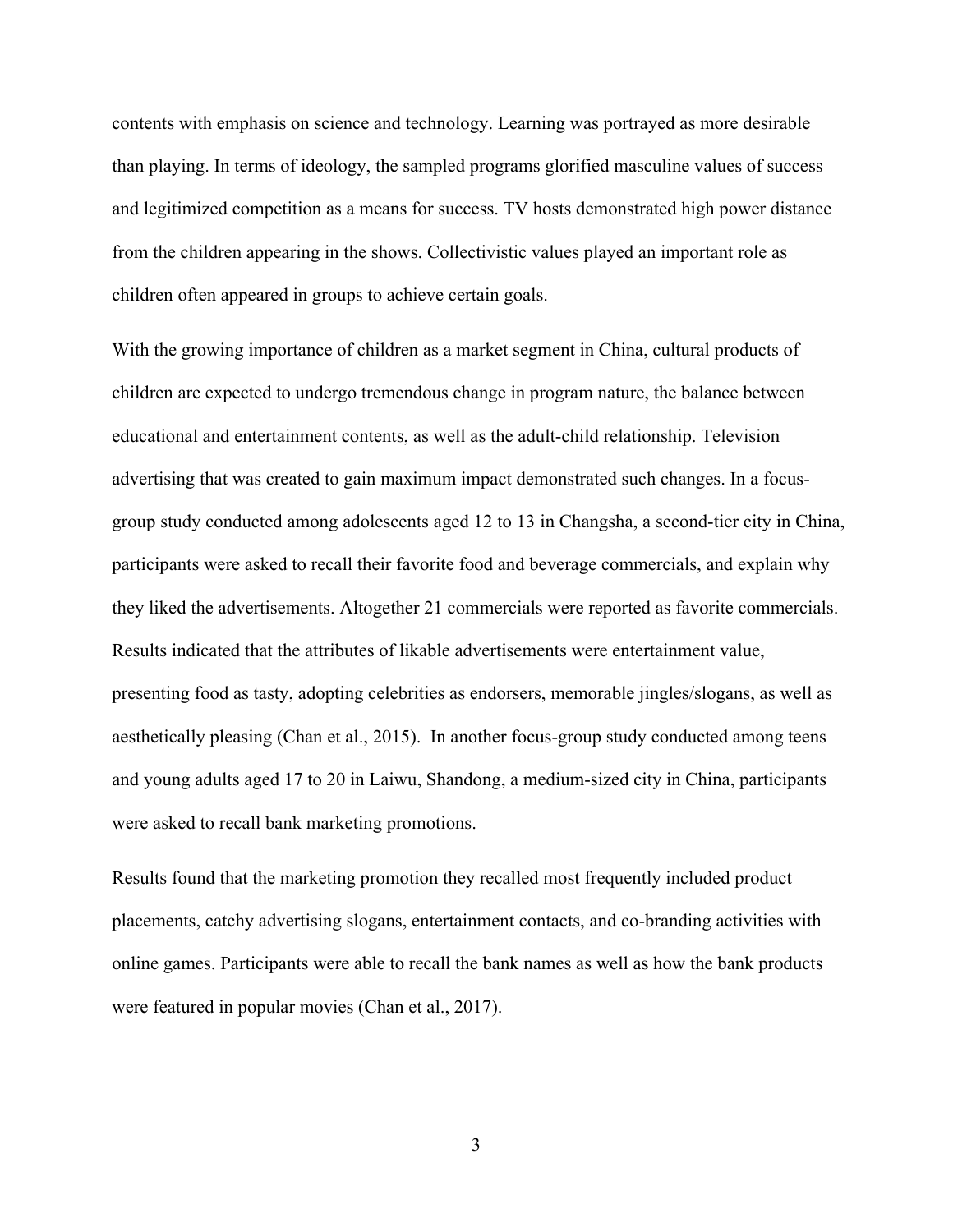To summarize, cultural products for children in China was changing from educational focus to entertainment focus. There is a need to continue to study this topic to understand the current themes of the popular cultural products in China.

### Research questions

This study attempts to answer the following two research questions

- 1. What are the major themes of popular cultural products for children in China now?
- 2. How are the themes related to the current issues in the Chinese society?

### Research method

## The Case study of Boonie Bears

We adopt content analysis as our research method. A popular television program for children titled "Boonie Bear" was selected for analysis. This animated comedy was launched in 2012 (Figure 1). More than 200 episodes each about 13 minutes have been released in the previous seven series. The program become the most popular children's program in China with over 200 channels broadcasting the show in China. It has been translated into over 10 languages are broadcast in more than 60 countries, including Disney, Netflix, and Star Times (Fantawild, 2016). Because of its great success, three movies were released in 2014 to 2016. Boonie Bears: To the Rescue, the first Boonie Bears animated film gained over 250 million yuen (USD 41 million) in box office sales and broke the box office record of animated film in China. The yearly sales of Boonie Bears merchandise was over US\$320 million (Fantawild, 2016).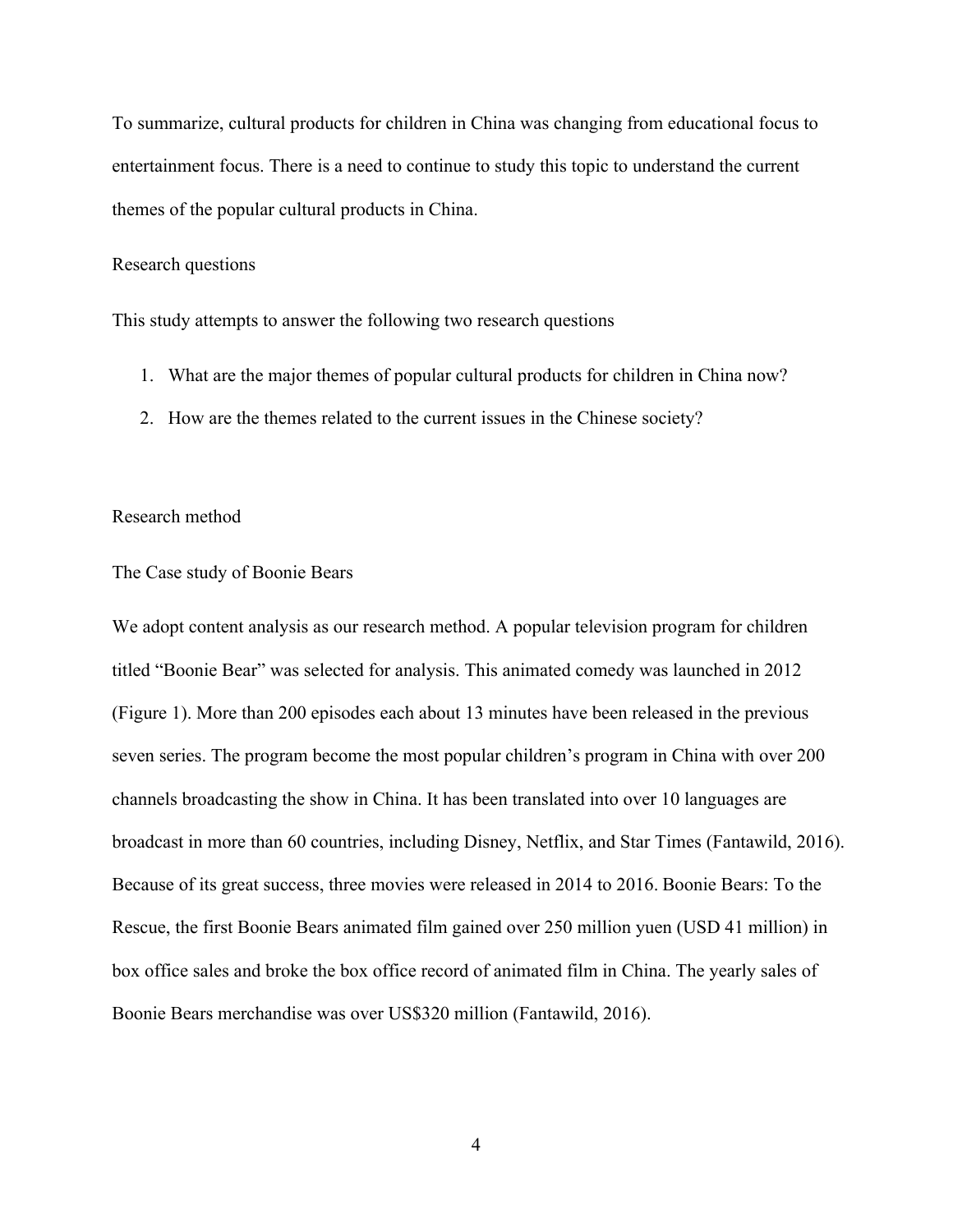The show was set in the context of a forest featuring two bears, Birar and Bramble, who tried to stop Logger Vick from destroying their forest home. Birar was smart and always took the lead to halt Logger Vick's destructive attempts. Bramble was Birar's younger brother. He was a bit innocent and he was obsessed with foods. Logger Vick was continually harassed by Boss Li to cut down the trees of the forest the bears were residing. Boss Li played the villain role of forcing Logger Vick to cut the trees and threatening to cut Vick's wage if he did not conform. The drama played on the conflicts between the bears and Logger Vick, as well as between Logger Vick and Boss Li. There were decisions to make about cutting trees or protecting the forest, and the tradeoff between reduced salary and social responsibility. Despite of the tension, the bears and their animal friends sometimes worked with Logger Vick to disobey Boss Li's demands.

We randomly selected four episodes from YouTube, including "Bear the haunt of summer" episodes #5 and #33, as well as Bears come and go in winter #19 and #25 for analysis. Both authors watched the episodes a few times and identified the major themes through discussion.

## Findings

Three major themes emerged in its narrative, including humor, animal-human's love-hate relations, as well as the presence of social issues and technology.

### Humor

The four episodes contained many jokes in Northeastern colloquial style. Logger Vick's image resembled a renowned Chinese comedian Zhao Benshan. There were a lot of mischief behaviors. The actions of the human characters were exaggerated.

Animal-human's love-hate relations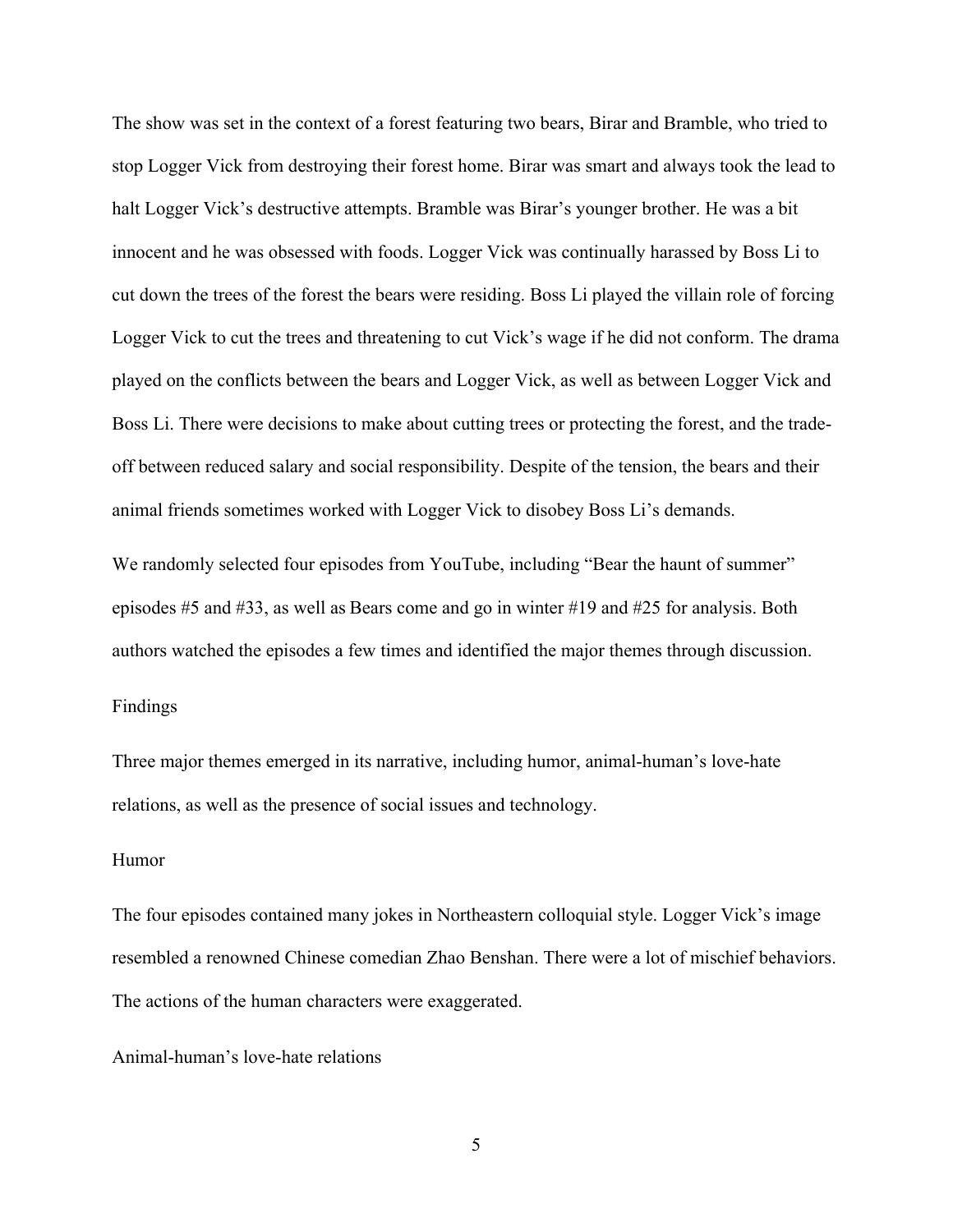The Bear brothers and Vick were in love-hate relations. As protectors of the forest and their homes, the Bears tried all their means to resist the plans of the destroyer played by Logger Vick. However, the Bears realized that Logger Vick was not the one to blame. Logger Vick did not want to destroy the forest. He did so because Boss Li coerced him. So, the Bears and Logger Vick sometimes worked together as comrades. For example, the bears made fake trees and pretended Logger Vick cut these trees down. Together they took selfie and allowed Logger Vick to report it to Boss Li.

### Social issues and technology

Despite of the program targeting children, the drama series featured many social issues and new innovations. For example, the environmental issues faced by the forest residents resembled the environmental issue of smog faced by the audience. Innovative products and activities such as taking selfie and using Didi (Chinese version of Uber) were featured. Positive social values such as charity donations and volunteering were exhibited by the characters.

## Discussion and conclusion

Unlike previous children's programs with strong image of heroic acts, Boonie Bears is much close to the ambiguity of human relationship in reality. Bear-human relationship portrays both conflicts and cooperation. There is no absolute heroes in the drama. The characters have their share of strength and weakness. Bears sometimes win and Logger Vick sometimes win too. The image of Boss Li rarely appeared, but his influences was invincible.

The media content shifts drastically from educational to entertainment. Prevalent social issues and new technology was often featured in a central stage of the show. Creativity was demonstrated through the new form of storytelling of ambiguity, fluidity, and modernity.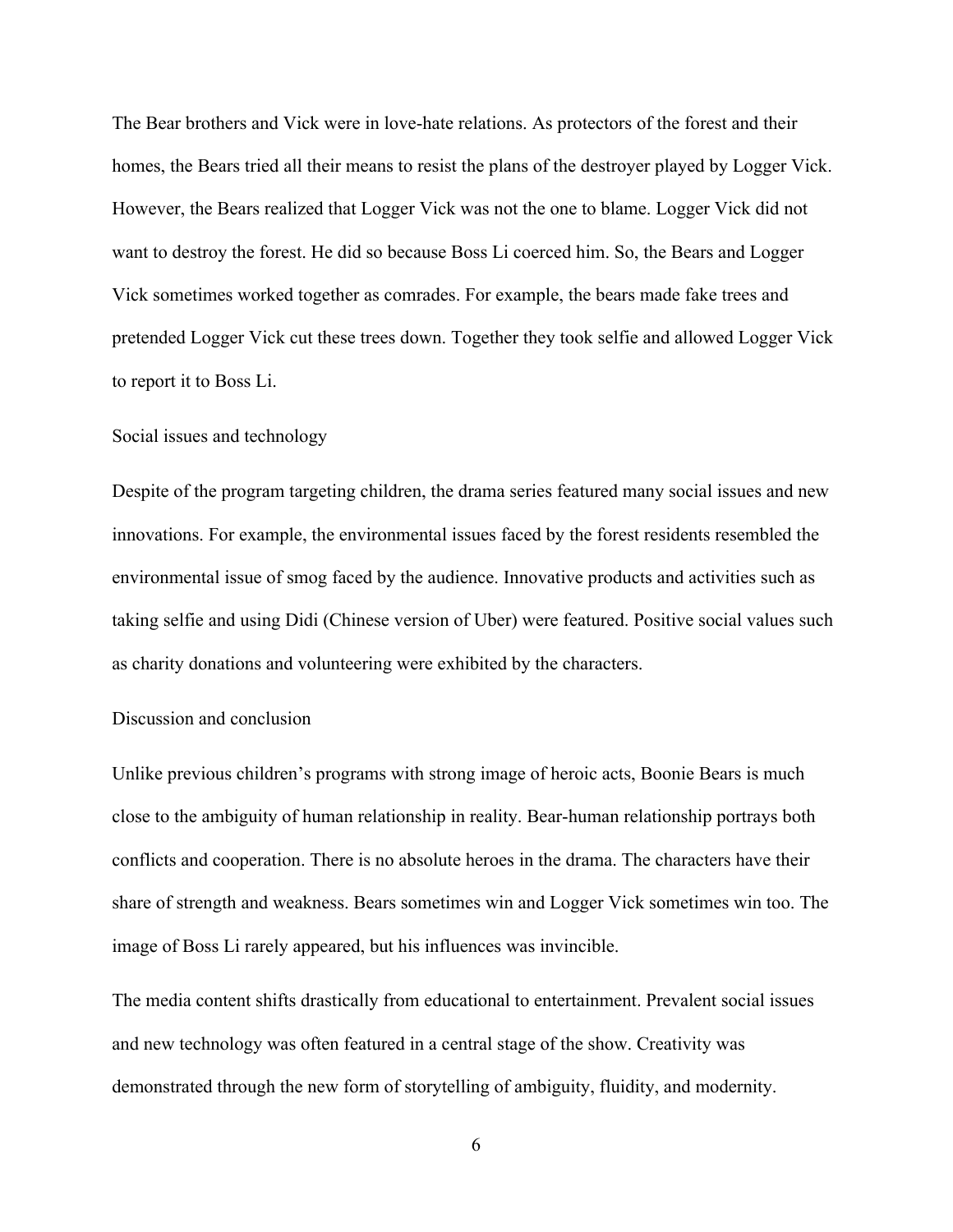

Figure 1. Major characters in "Boonie Bears"

Final Note: The final version of the paper presented at the conference analyzed 10 episodes and identified four themes.